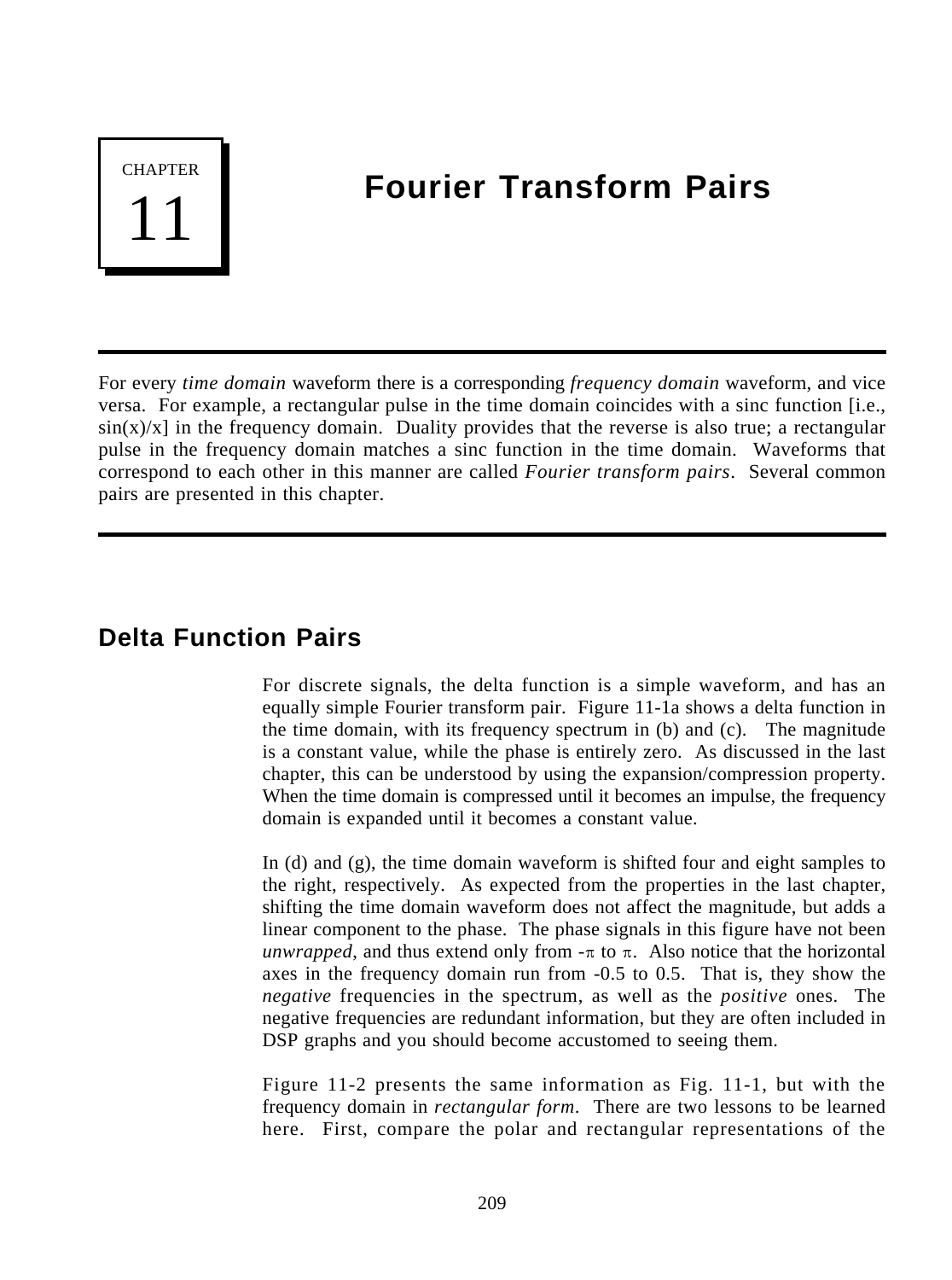

FIGURE 11-1 Delta function pairs in *polar form*. An impulse in the time domain corresponds to a constant magnitude and a linear phase in the frequency domain.

frequency domains. As is usually the case, the polar form is much easier to understand; the magnitude is nothing more than a constant, while the phase is a straight line. In comparison, the real and imaginary parts are sinusoidal oscillations that are difficult to attach a meaning to.

The second interesting feature in Fig. 11-2 is the *duality* of the DFT. In the conventional view, each sample in the DFT's frequency domain corresponds to a sinusoid in the time domain. However, the reverse of this is also true, each sample in the time domain corresponds to sinusoids in the frequency domain. Including the negative frequencies in these graphs allows the duality property to be more symmetrical. For instance, Figs. (d), (e), and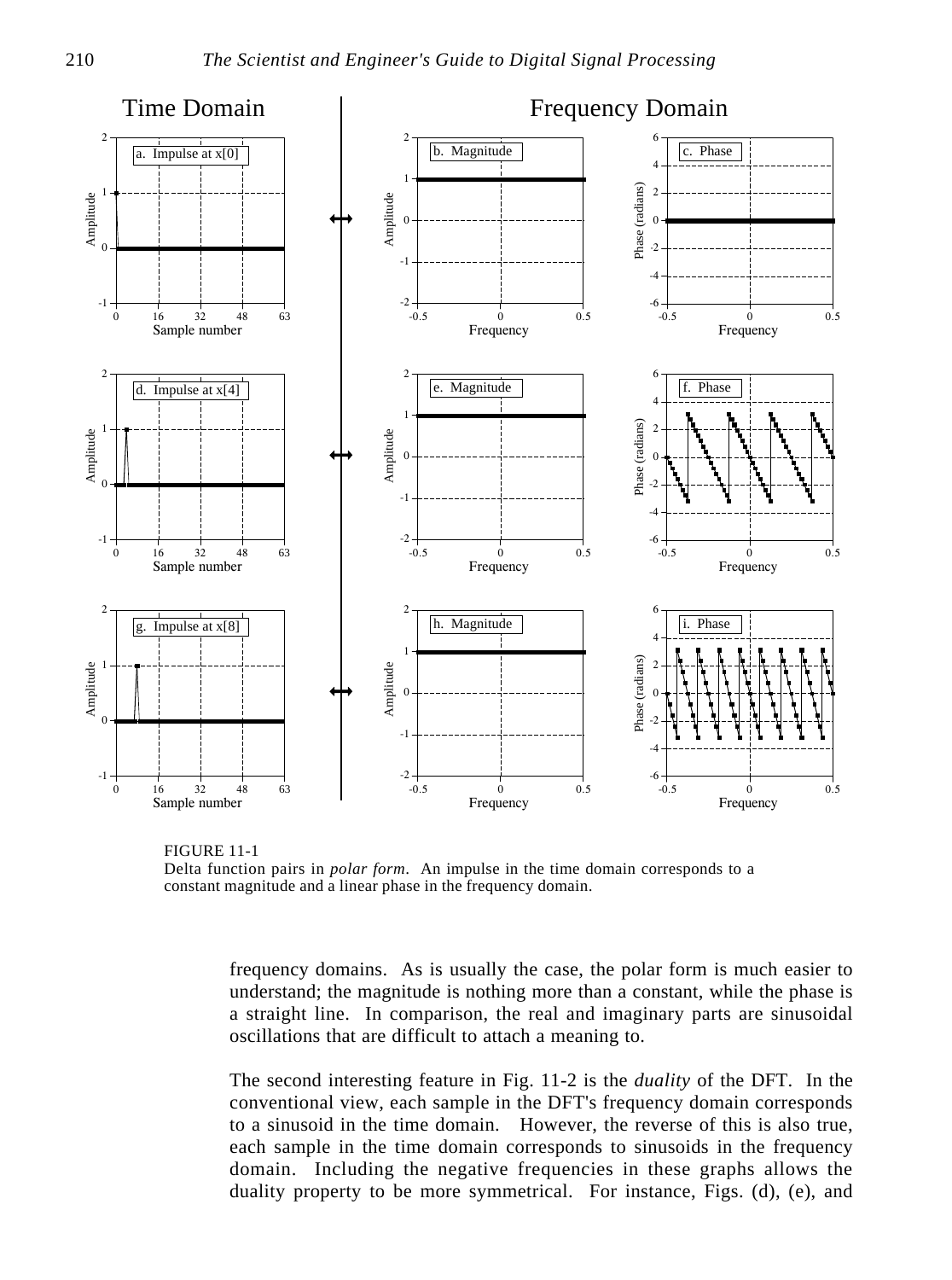



(f) show that an impulse at sample number four in the time domain results in four cycles of a cosine wave in the real part of the frequency spectrum, and four cycles of a negative sine wave in the imaginary part. As you recall, an impulse at sample number four in the real part of the frequency spectrum results in four cycles of a cosine wave in the time domain. Likewise, an impulse at sample number four in the imaginary part of the frequency spectrum results in four cycles of a negative sine wave being added to the time domain wave.

As mentioned in Chapter 8, this can be used as another way to calculate the DFT (besides correlating the time domain with sinusoids). Each sample in the time domain results in a cosine wave being added to the real part of the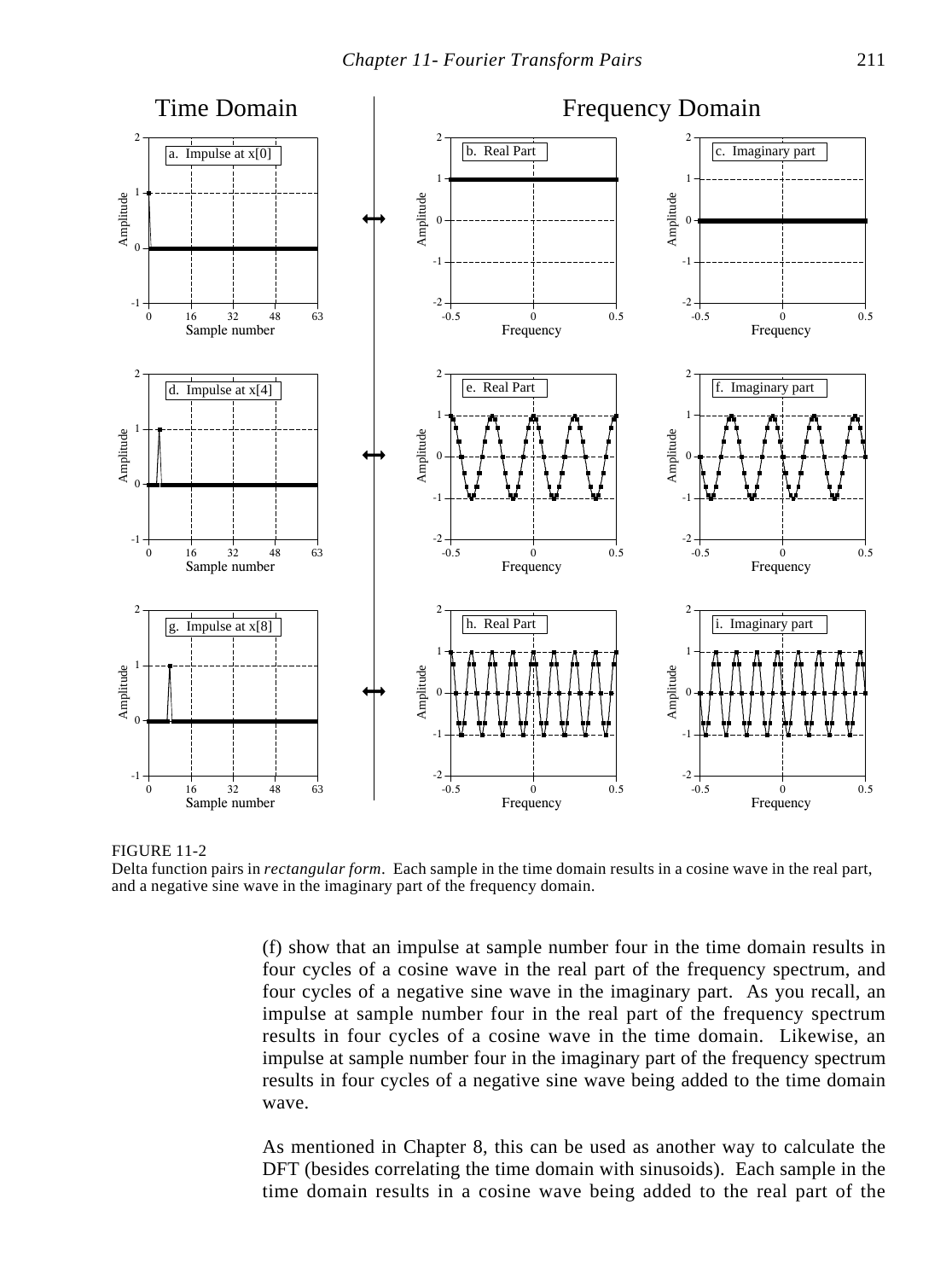frequency domain, and a negative sine wave being added to the imaginary part. The *amplitude* of each sinusoid is given by the *amplitude* of the time domain sample. The *frequency* of each sinusoid is provided by the *sample number* of the time domain point. The algorithm involves: (1) stepping through each time domain sample, (2) calculating the sine and cosine waves that correspond to each sample, and (3) adding up all of the contributing sinusoids. The resulting program is nearly identical to the correlation method (Table 8-2), except that the outer and inner loops are exchanged.

## **The Sinc Function**

Figure 11-4 illustrates a common transform pair: the *rectangular pulse* and the *sinc function* (pronounced "sink"). The sinc function is defined as:  $sinc(a) = sin(\pi a)/(\pi a)$ , however, it is common to see the vague statement: "the sinc function is of the general form:  $\sin(x)/x$ ." In other words, the sinc is a sine wave that decays in amplitude as  $1/x$ . In (a), the rectangular pulse is symmetrically centered on sample zero, making one-half of the pulse on the right of the graph and the other one-half on the left. This appears to the DFT as a single pulse because of the time domain periodicity. The DFT of this signal is shown in (b) and (c), with the *unwrapped* version in (d) and (e).

First look at the unwrapped spectrum, (d) and (e). The *unwrapped magnitude* is an oscillation that decreases in amplitude with increasing frequency. The phase is composed of all zeros, as you should expect for a time domain signal that is symmetrical around sample number zero. We are using the term *unwrapped magnitude* to indicate that it can have both positive and negative values. By definition, the *magnitude* must always be positive. This is shown in (b) and (c) where the magnitude is made all positive by introducing a phase shift of  $\pi$  at all frequencies where the unwrapped magnitude is negative in (d).

In (f), the signal is shifted so that it appears as one contiguous pulse, but is no longer centered on sample number zero. While this doesn't change the magnitude of the frequency domain, it does add a linear component to the phase, making it a jumbled mess. What does the frequency spectrum look like as real and imaginary parts ? Too confusing to even worry about.

An *N* point time domain signal that contains a unity amplitude rectangular pulse *M* points wide, has a DFT frequency spectrum given by:

### EQUATION 11-1

DFT spectrum of a rectangular pulse. In this equation, *N* is the number of points in the time domain signal, all of which have a value of zero, except *M* adjacent points that have a value of one. The frequency spectrum is contained in *X*[*k*], where *k* runs from 0 to *N*/2. To avoid the division by zero, use  $X[0] = M$ . The *sine* function uses radians, not degrees. This equation takes into account that the signal is *aliased*.

$$
Mag X[k] = \left| \frac{\sin(\pi k M/N)}{\sin(\pi k/N)} \right|
$$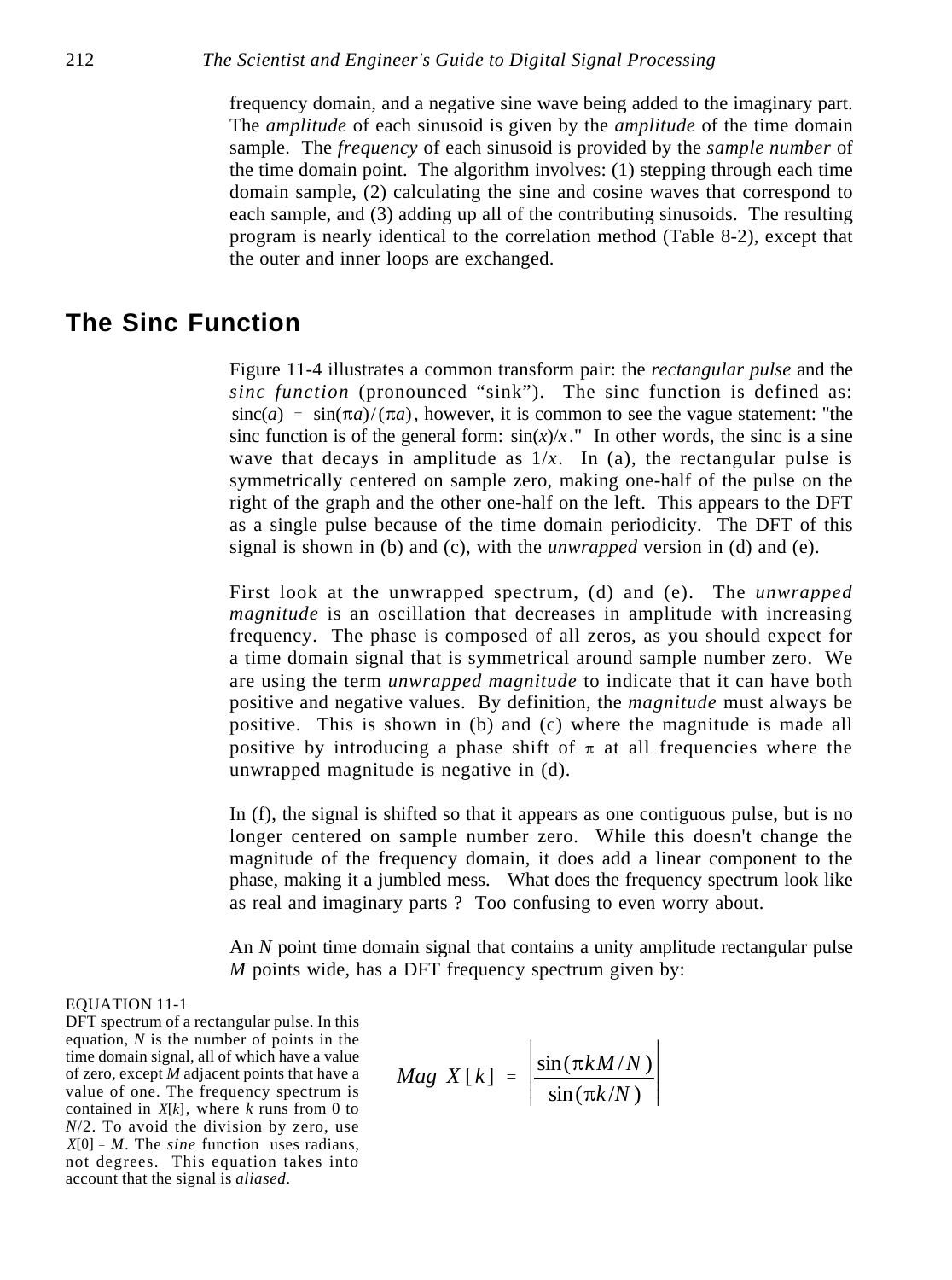



Alternatively, the DTFT can be used to express the frequency spectrum as a fraction of the sampling rate, *f*:

EQUATION 11-2 Equation 11-1 rewritten in terms of the sampling frequency. The parameter, *f* , is the fraction of the sampling rate, running continiously from 0 to 0.5. To avoid the division by zero, use  $Mag X(0) = M$ .

$$
Mag X(f) = \left| \frac{\sin(\pi f M)}{\sin(\pi f)} \right|
$$

In other words, Eq. 11-1 provides  $N/2 + 1$  *samples* in the frequency spectrum, while Eq. 11-2 provides the *continuous curve* that the samples lie on. These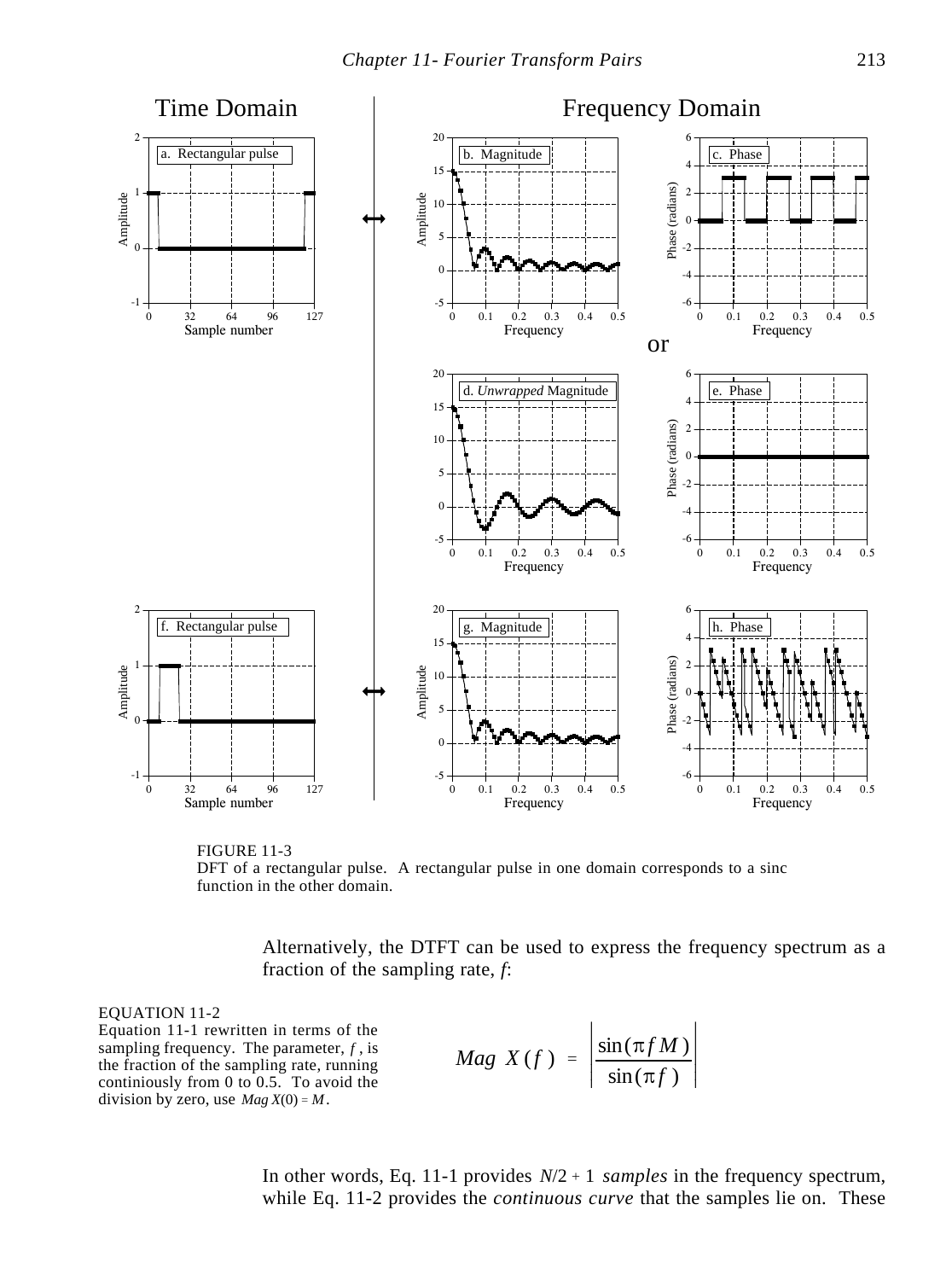equations only provide the magnitude. The phase is determined solely by the left-right positioning of the time domain waveform, as discussed in the last chapter.

Notice in Fig. 11-3b that the amplitude of the oscillation does not decay to zero before a frequency of 0.5 is reached. As you should suspect, the waveform continues into the next period where it is *aliased*. This changes the shape of the frequency domain, an effect that is included in Eqs. 11-1 and 11-2.

It is often important to understand what the frequency spectrum looks like when aliasing *isn't* present. This is because *discrete signals* are often used to represent or model *continuous signals*, and continuous signals don't alias. To remove the aliasing in Eqs. 11-1 and 11-2, change the denominators from  $sin(\pi k/M/N)$  to  $\pi k/M/N$ , and  $sin(\pi f)$  to  $\pi f$ , respectively. Figure 11-4 shows the significance of this. The quantity  $\pi f$  can only run from 0 to 1.5708, since *f* can only run from 0 to 0.5. Over this range there isn't much difference between  $sin(\pi f)$  and  $\pi f$ . At zero frequency they have the same value, and at a frequency of 0.5 there is only about a 36% difference. Without aliasing, the curve in Fig. 11-3b would show a slightly lower amplitude near the right side of the graph, and no change near the left side.

When the frequency spectrum of the rectangular pulse is *not* aliased (because the time domain signal is continuous, or because you are ignoring the aliasing), it is of the general form:  $sin(x)/x$ , i.e., a sinc function. For continuous signals, the *rectangular pulse* and the *sinc function* are Fourier transform pairs. For discrete signals this is only an approximation, with the error being due to aliasing.

The sinc function has an annoying problem at  $x = 0$ , where  $sin(x)/x$  becomes *zero* divided by *zero*. This is not a difficult mathematical problem; as *x* becomes very small,  $sin(x)$  approaches the value of x (see Fig. 11-4).

### FIGURE 11-4

Comparing *x* and *sin*(*x*). The functions:  $y(x) = x$ , and  $y(x) = sin(x)$  are similar for small values of *x*, and only differ by about 36% at 1.57  $(\pi/2)$ . This describes how aliasing distorts the frequency spectrum of the rectangular pulse from a pure sinc function.

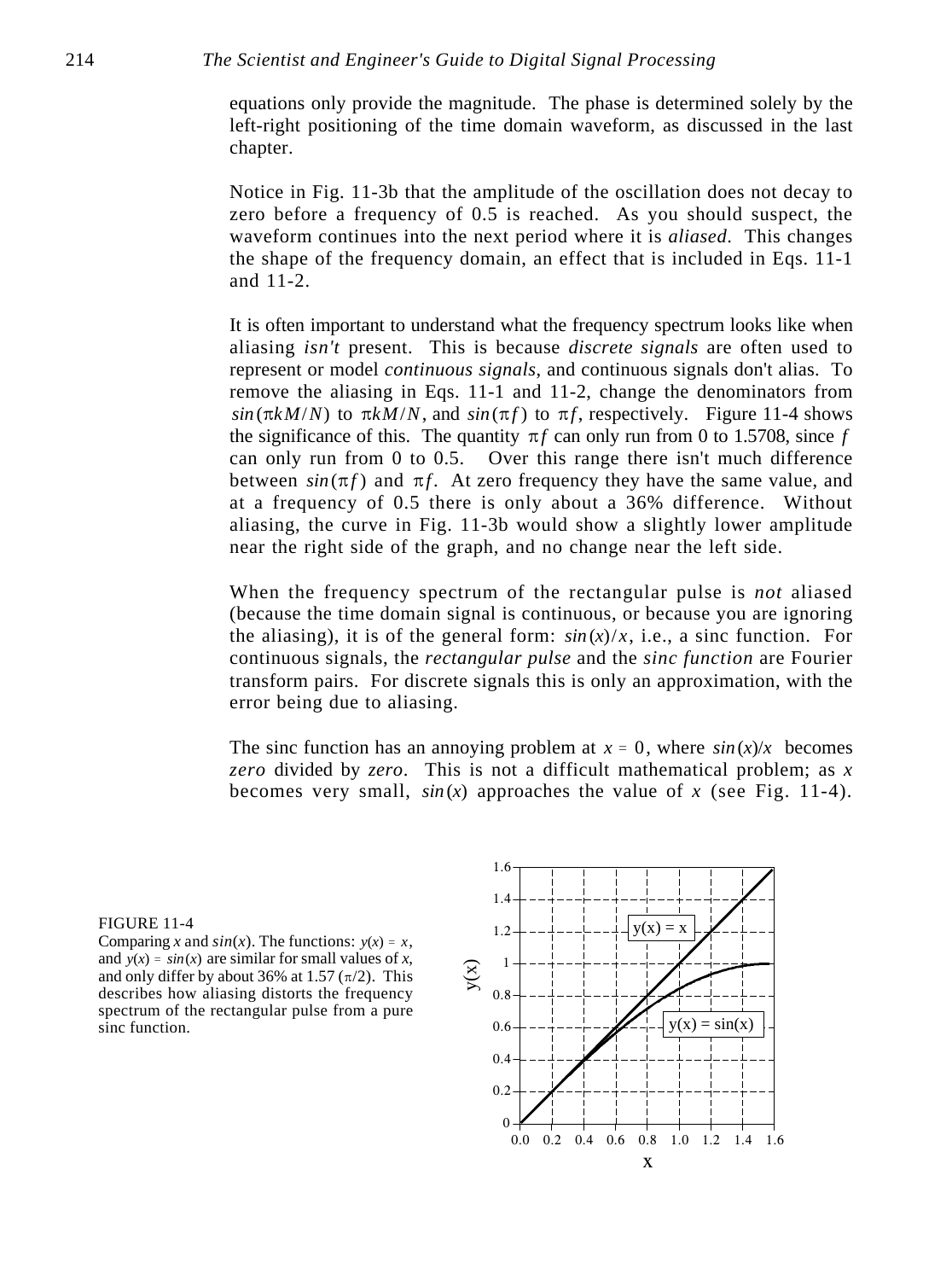This turns the sinc function into *x*/*x* , which has a value of *one*. In other words, as *x* becomes smaller and smaller, the value of  $sinc(x)$  approaches *one*, which includes  $sinc(0) = 1$ . Now try to tell your computer this! All it sees is a division by zero, causing it to complain and stop your program. The important point to remember is that your program must include special handling at  $x = 0$ when calculating the sinc function.

A key trait of the sinc function is the location of the **zero crossings**. These occur at frequencies where an integer number of the sinusoid's cycles fit evenly into the rectangular pulse. For example, if the rectangular pulse is 20 points wide, the first zero in the frequency domain is at the frequency that makes one complete cycle in 20 points. The second zero is at the frequency that makes two complete cycles in 20 points, etc. This can be understood by remembering how the DFT is calculated by correlation. The amplitude of a frequency component is found by multiplying the time domain signal by a sinusoid and adding up the resulting samples. If the time domain waveform is a rectangular pulse of unity amplitude, this is the same as *adding* the sinusoid's samples that are within the rectangular pulse. If this summation occurs over an integral number of the sinusoid's cycles, the result will be zero.

The sinc function is widely used in DSP because it is the Fourier transform pair of a very simple waveform, the rectangular pulse. For example, the sinc function is used in *spectral analysis*, as discussed in Chapter 9. Consider the analysis of an infinitely long discrete signal. Since the DFT can only work with *finite* length signals, *N* samples are selected to represent the longer signal. The key here is that "selecting *N* samples from a longer signal" is the same as multiplying the longer signal by a rectangular pulse. The *ones* in the rectangular pulse retain the corresponding samples, while the *zeros* eliminate them. How does this affect the frequency spectrum of the signal? Multiplying the time domain by a rectangular pulse results in the frequency domain being *convolved* with a *sinc function*. This reduces the frequency spectrum's resolution, as previously shown in Fig. 9-5a.

### **Other Transform Pairs**

Figure 11-5 (a) and (b) show the duality of the above: a rectangular pulse in the frequency domain corresponds to a sinc function (plus aliasing) in the time domain. Including the effects of aliasing, the time domain signal is given by:

### EQUATION 11-3

Inverse DFT of the rectangular pulse. In the frequency domain, the pulse has an amplitude of one, and runs from sample number 0 through sample number *M*-1. The parameter *N* is the length of the DFT, and *x*[*i*] is the time domain signal with *i* running from 0 to *N*-1. To avoid the division by zero, use  $x[0] = (2M-1)/N$ .

$$
x[i] = \frac{1}{N} \frac{\sin(2\pi i (M - 1/2)/N)}{\sin(\pi i / N)}
$$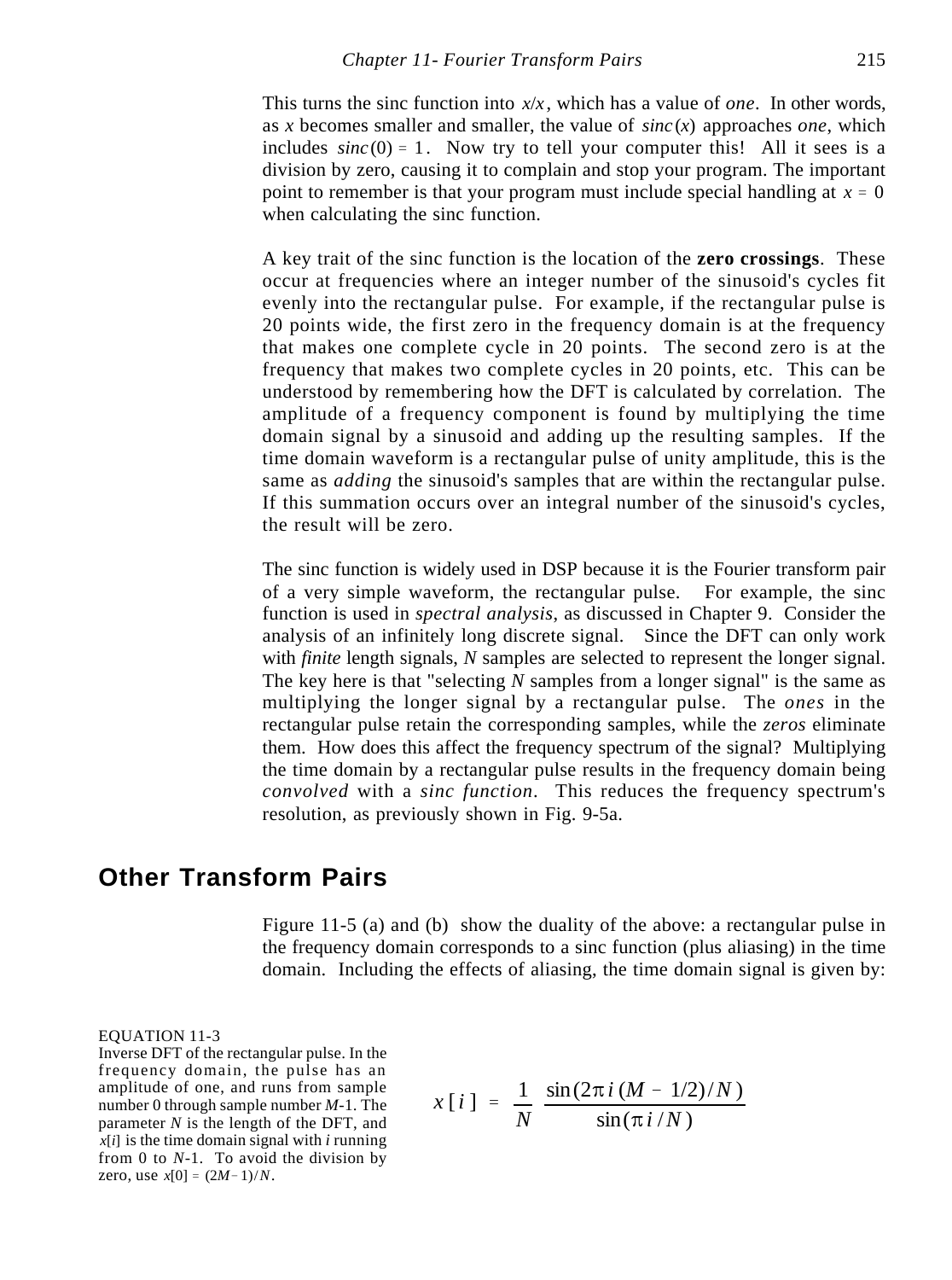To eliminate the effects of aliasing from this equation, imagine that the frequency domain is so finely sampled that it turns into a continuous curve. This makes the time domain infinitely long with no periodicity. The DTFT is the Fourier transform to use here, resulting in the time domain signal being given by the relation:

### EQUATION 11-4

Inverse DTFT of the rectangular pulse. In the frequency domain, the pulse has an amplitude of one, and runs from zero frequency to the cutoff frequency,  $f_c$ , a value between 0 and 0.5. The time domain signal is held in  $x[i]$  with *i* running from 0 to *N*-1. To avoid the division by zero, use  $x[0] = 2f_c$ .

$$
x[i] = \frac{\sin(2\pi f_c i)}{i \pi}
$$

This equation is very important in DSP, because the rectangular pulse in the frequency domain is the perfect *low-pass filter*. Therefore, the sinc function described by this equation is the filter kernel for the perfect low-pass filter. This is the basis for a very useful class of digital filters called the *windowedsinc filters*, described in Chapter 15.

Figures (c)  $\&$  (d) show that a triangular pulse in the time domain coincides with a sinc function *squared* (plus aliasing) in the frequency domain. This transform pair isn't as important as the *reason* it is true. A  $2M - 1$  point triangle in the time domain can be formed by convolving an *M* point rectangular pulse with itself. Since convolution in the time domain results in multiplication in the frequency domain, convolving a waveform with itself will *square* the frequency spectrum.

Is there a waveform that is its own Fourier Transform? The answer is yes, and there is *only* one: the Gaussian. Figure (e) shows a Gaussian curve, and (f) shows the corresponding frequency spectrum, also a Gaussian curve. This relationship is only true if you ignore aliasing. The relationship between the standard deviation of the time domain and frequency domain is given by:  $2\pi\sigma_f = 1/\sigma_f$ . While only one side of a Gaussian is shown in (f), the negative frequencies in the spectrum complete the full curve, with the center of symmetry at zero frequency.

Figure (g) shows what can be called a **Gaussian burst**. It is formed by multiplying a sine wave by a Gaussian. For example, (g) is a sine wave multiplied by the same Gaussian shown in (e). The corresponding frequency domain is a Gaussian centered somewhere other than zero frequency. As before, this transform pair is not as important as the *reason* it is true. Since the time domain signal is the multiplication of two signals, the frequency domain will be the convolution of the two frequency spectra. The frequency spectrum of the sine wave is a delta function centered at the frequency of the sine wave. The frequency spectrum of a Gaussian is a Gaussian centered at zero frequency. Convolving the two produces a Gaussian centered at the frequency of the sine wave. This should look familiar; it is identical to the procedure of *amplitude modulation* described in the last chapter.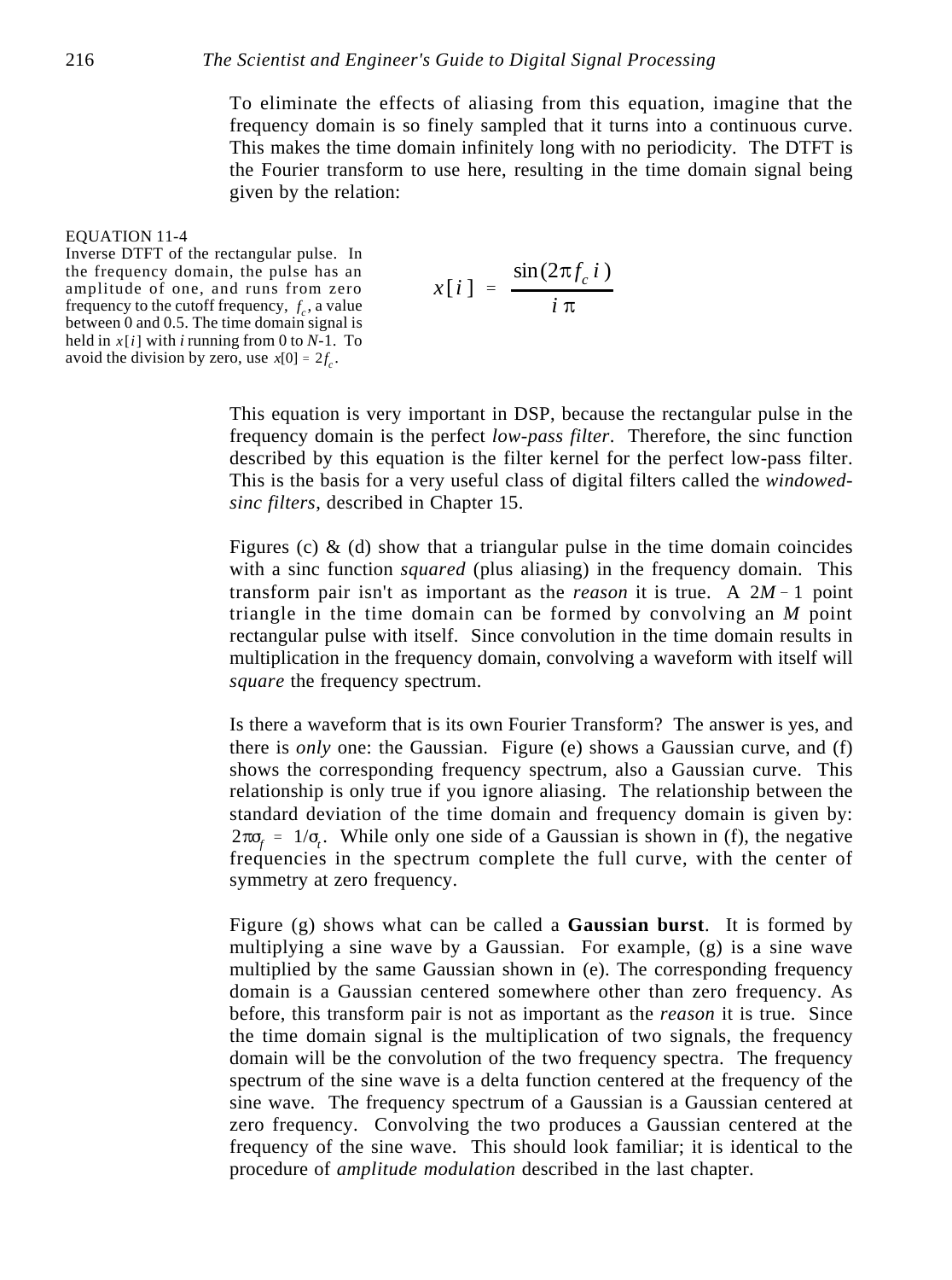

FIGURE 11-5 Common transform pairs.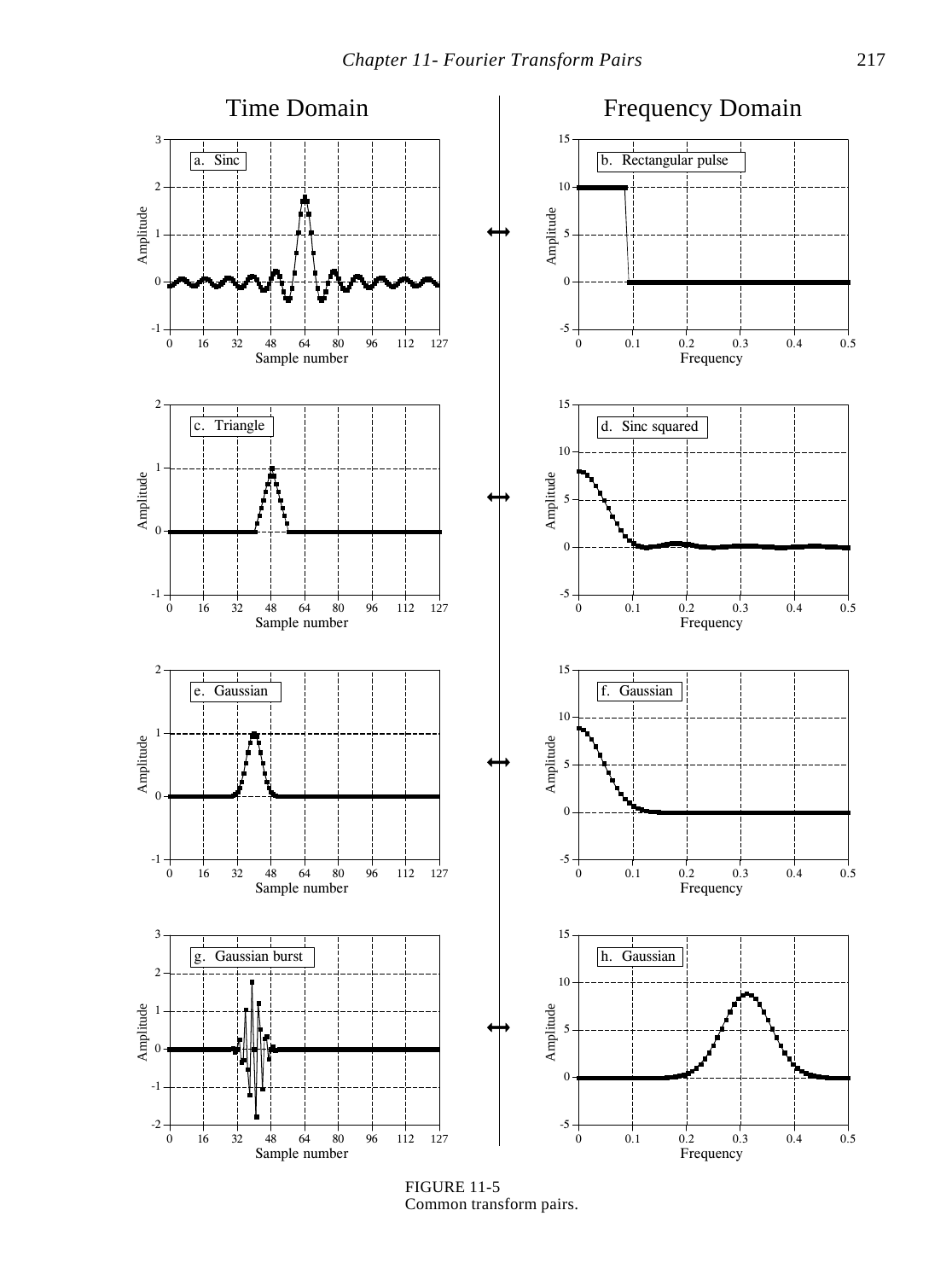### **Gibbs Effect**

Figure 11-6 shows a time domain signal being synthesized from sinusoids. The signal being reconstructed is shown in the last graph, (h). Since this signal is 1024 points long, there will be 513 individual frequencies needed for a complete reconstruction. Figures (a) through (g) show what the reconstructed signal looks like if only *some* of these frequencies are used. For example, (f) shows a reconstructed signal using frequencies 0 through 100. This signal was created by taking the DFT of the signal in (h), setting frequencies 101 through 512 to a value of zero, and then using the Inverse DFT to find the resulting time domain signal.

As more frequencies are added to the reconstruction, the signal becomes closer to the final solution. The interesting thing is *how* the final solution is approached at the *edges* in the signal. There are three sharp edges in (h). Two are the edges of the rectangular pulse. The third is between sample numbers 1023 and 0, since the DFT views the time domain as periodic. When only some of the frequencies are used in the reconstruction, each edge shows *overshoot* and *ringing* (decaying oscillations). This overshoot and ringing is known as the **Gibbs effect,** after the mathematical physicist Josiah Gibbs, who explained the phenomenon in 1899.

Look closely at the overshoot in (e), (f), and (g). As more sinusoids are added, the *width* of the overshoot decreases; however, the *amplitude* of the overshoot remains about the same, roughly 9 percent. With discrete signals this is not a problem; the overshoot is eliminated when the last frequency is added. However, the reconstruction of continuous signals cannot be explained so easily. An infinite number of sinusoids must be added to synthesize a continuous signal. The problem is, the amplitude of the overshoot does not decrease as the number of sinusoids approaches infinity, it stays about the same 9%. Given this situation (and other arguments), it is reasonable to question if a summation of continuous sinusoids *can* reconstruct an edge. Remember the squabble between Lagrange and Fourier?

The critical factor in resolving this puzzle is that the *width* of the overshoot becomes smaller as more sinusoids are included. The overshoot is still present with an infinite number of sinusoids, but it has *zero* width. Exactly at the discontinuity the value of the reconstructed signal converges to the midpoint of the step. As shown by Gibbs, the summation converges to the signal in the sense that the *error* between the two has zero energy.

Problems related to the Gibbs effect are frequently encountered in DSP. For example, a low-pass filter is a *truncation* of the higher frequencies, resulting in overshoot and ringing at the edges in the *time domain*. Another common procedure is to truncate the ends of a time domain signal to prevent them from extending into neighboring periods. By duality, this distorts the edges in the *frequency domain*. These issues will resurface in future chapters on filter design.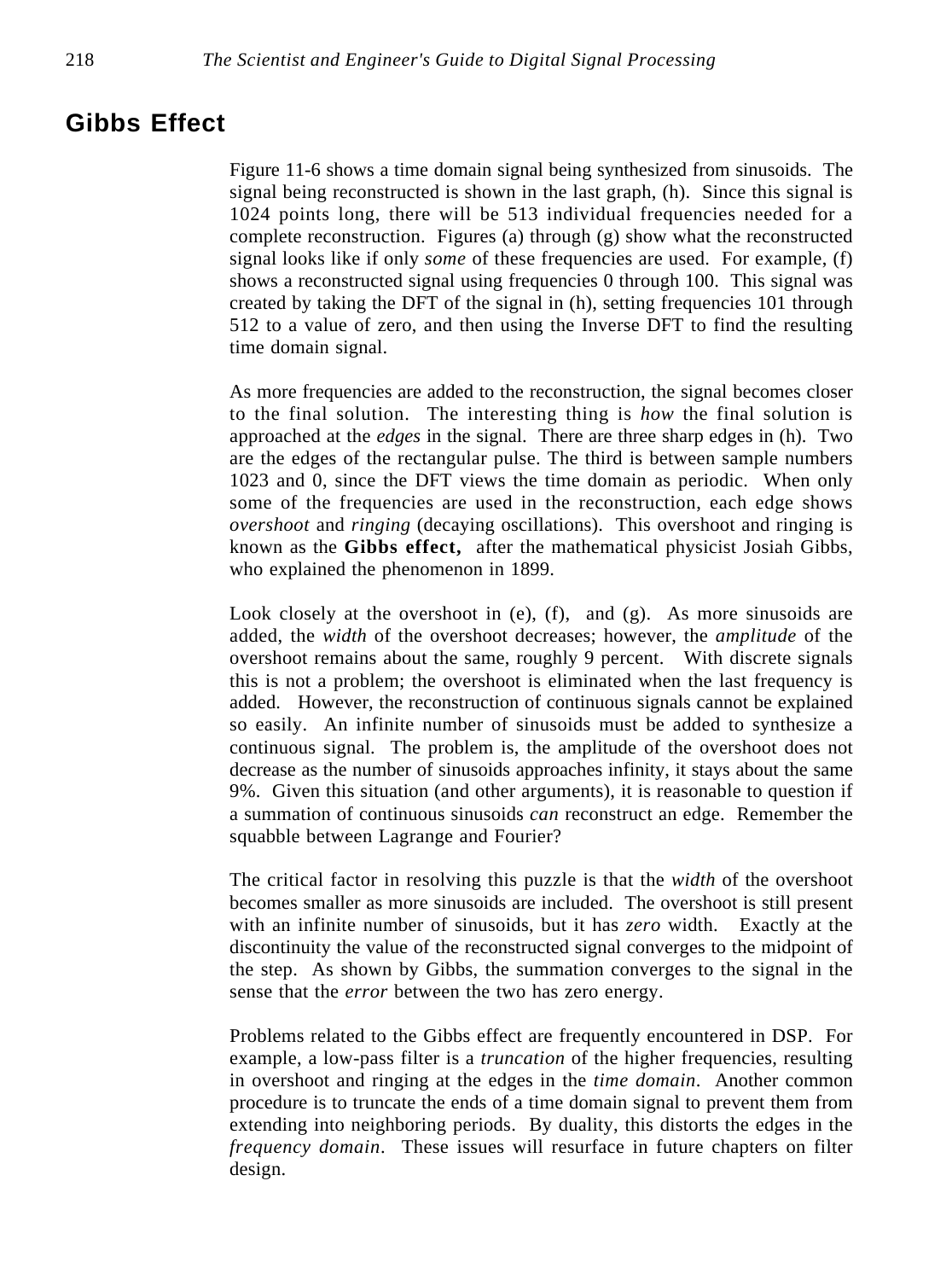

The Gibbs effect.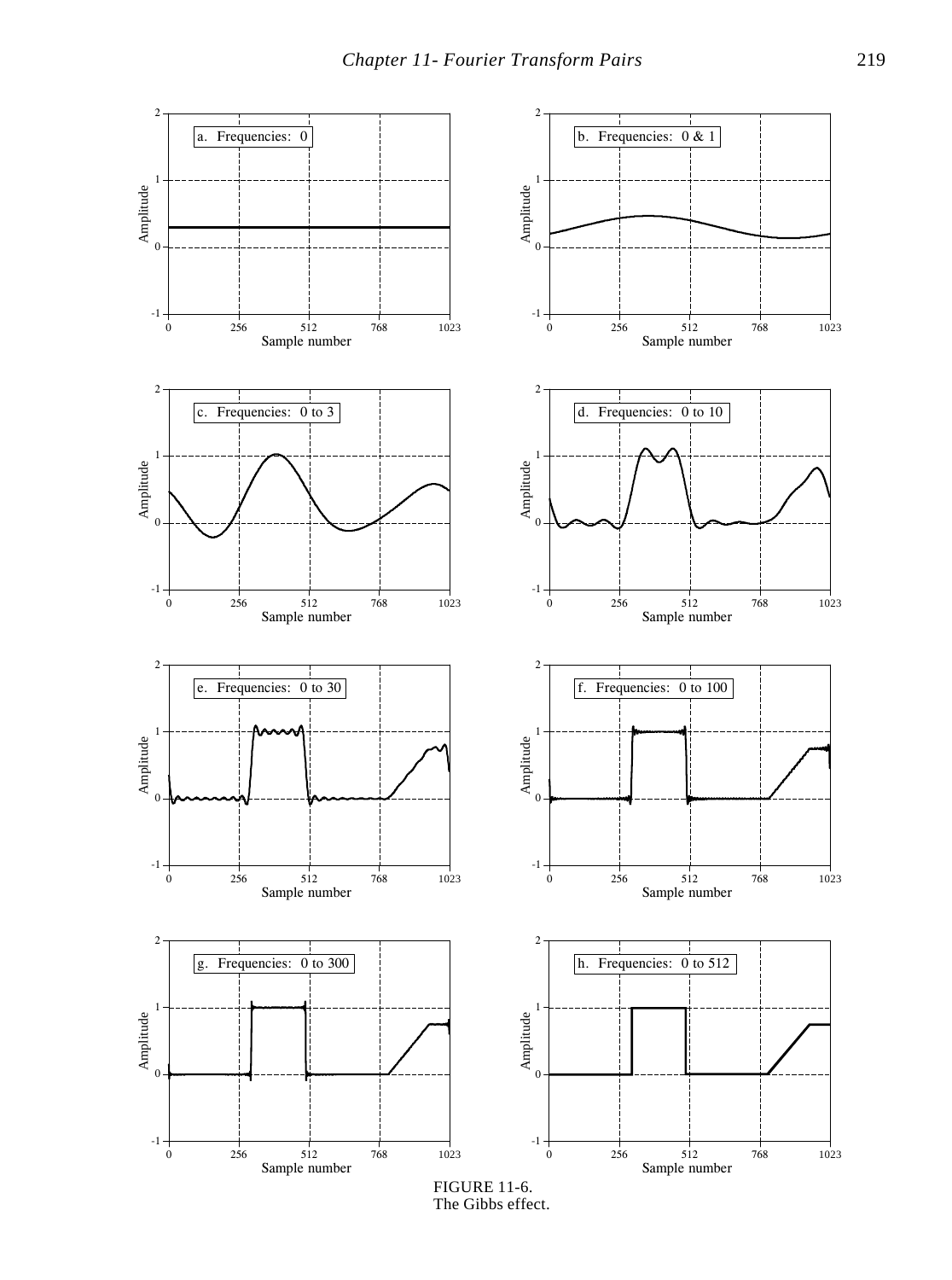# **Harmonics**

If a signal is periodic with frequency  $f$ , the only frequencies composing the signal are integer multiples of  $f$ , i.e.,  $f$ ,  $2f$ ,  $3f$ ,  $4f$ , etc. These frequencies are called **harmonics.** The **first harmonic** is  $f$ , the **second harmonic** is  $2f$ , the **third harmonic** is  $3f$ , and so forth. The first harmonic (i.e.,  $f$ ) is also given a special name, the **fundamental frequency**. Figure 11-7 shows an



FIGURE 11-7 Example of harmonics. Asymmetrical distortion, shown in (c), results in even and odd harmonics, (d), while symmetrical distortion, shown in (e), produces only even harmonics, (f).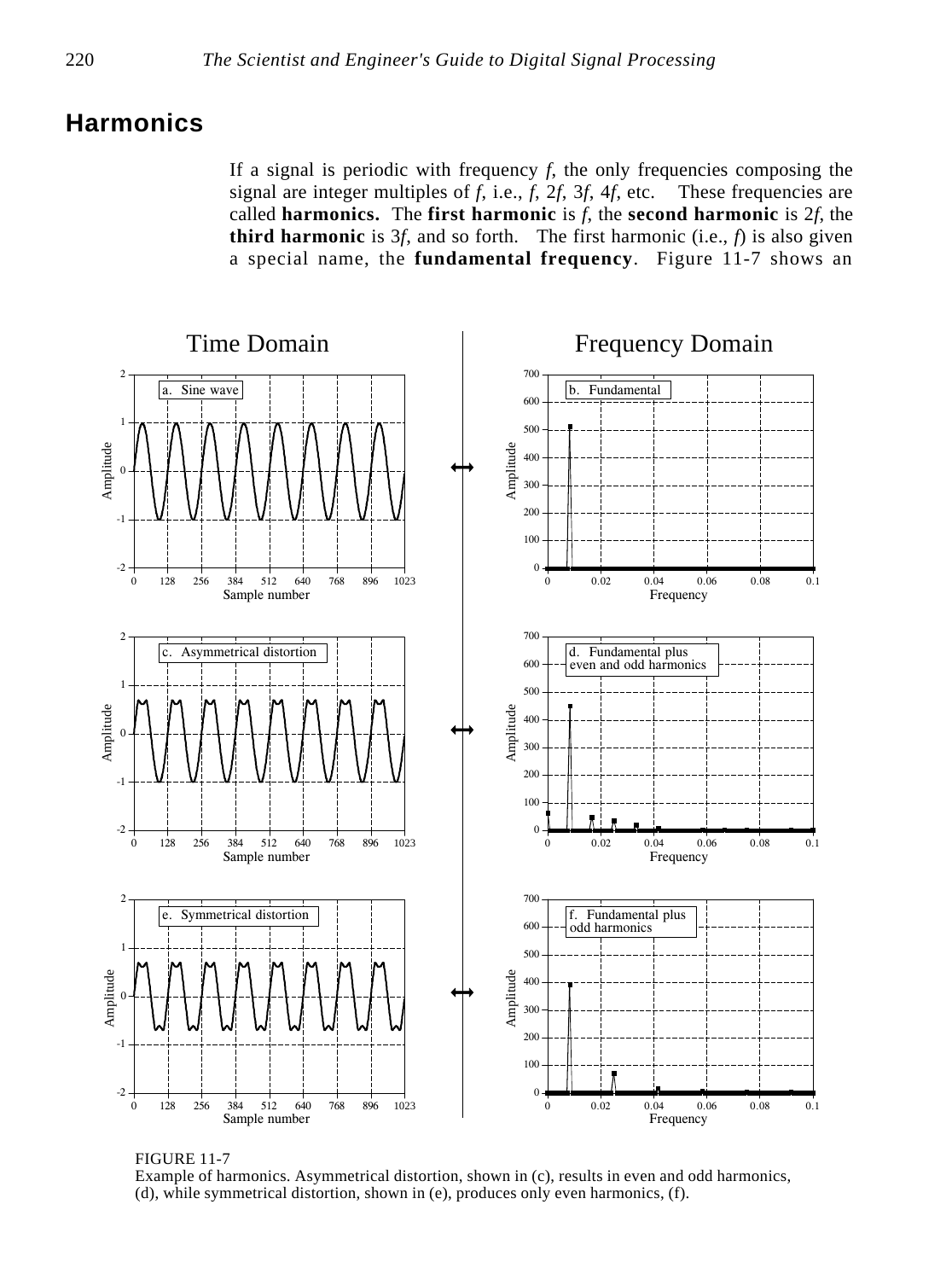



Harmonic aliasing. Figures (a) and (b) show a distorted sine wave and its frequency spectrum, respectively. Harmonics with a frequency greater than 0.5 will become aliased to a frequency between 0 and 0.5. Figure (c) displays the same frequency spectrum on a logarithmic scale, revealing many aliased peaks with very low amplitude.



example. Figure (a) is a pure sine wave, and (b) is its DFT, a single peak. In (c), the sine wave has been distorted by poking in the tops of the peaks. Figure (d) shows the result of this distortion in the frequency domain. Because the distorted signal is periodic with the same frequency as the original sine wave, the frequency domain is composed of the original peak plus harmonics. Harmonics can be of any amplitude; however, they usually become smaller as they increase in frequency. As with any signal, *sharp edges* result in *higher frequencies*. For example, consider a common TTL logic gate generating a 1 kHz square wave. The edges rise in a few nanoseconds, resulting in harmonics being generated to nearly 100 MHz, the *ten-thousandth* harmonic!

Figure (e) demonstrates a subtlety of harmonic analysis. If the signal is symmetrical around a horizontal axis, i.e., the top lobes are mirror images of the bottom lobes, all of the even harmonics will have a value of zero. As shown in (f), the only frequencies contained in the signal are the fundamental, the third harmonic, the fifth harmonic, etc.

All *continuous* periodic signals can be represented as a summation of harmonics, just as described. *Discrete* periodic signals have a problem that disrupts this simple relation. As you might have guessed, the problem is *aliasing*. Figure 11-8a shows a sine wave distorted in the same manner as before, by poking in the tops of the peaks. This waveform looks much less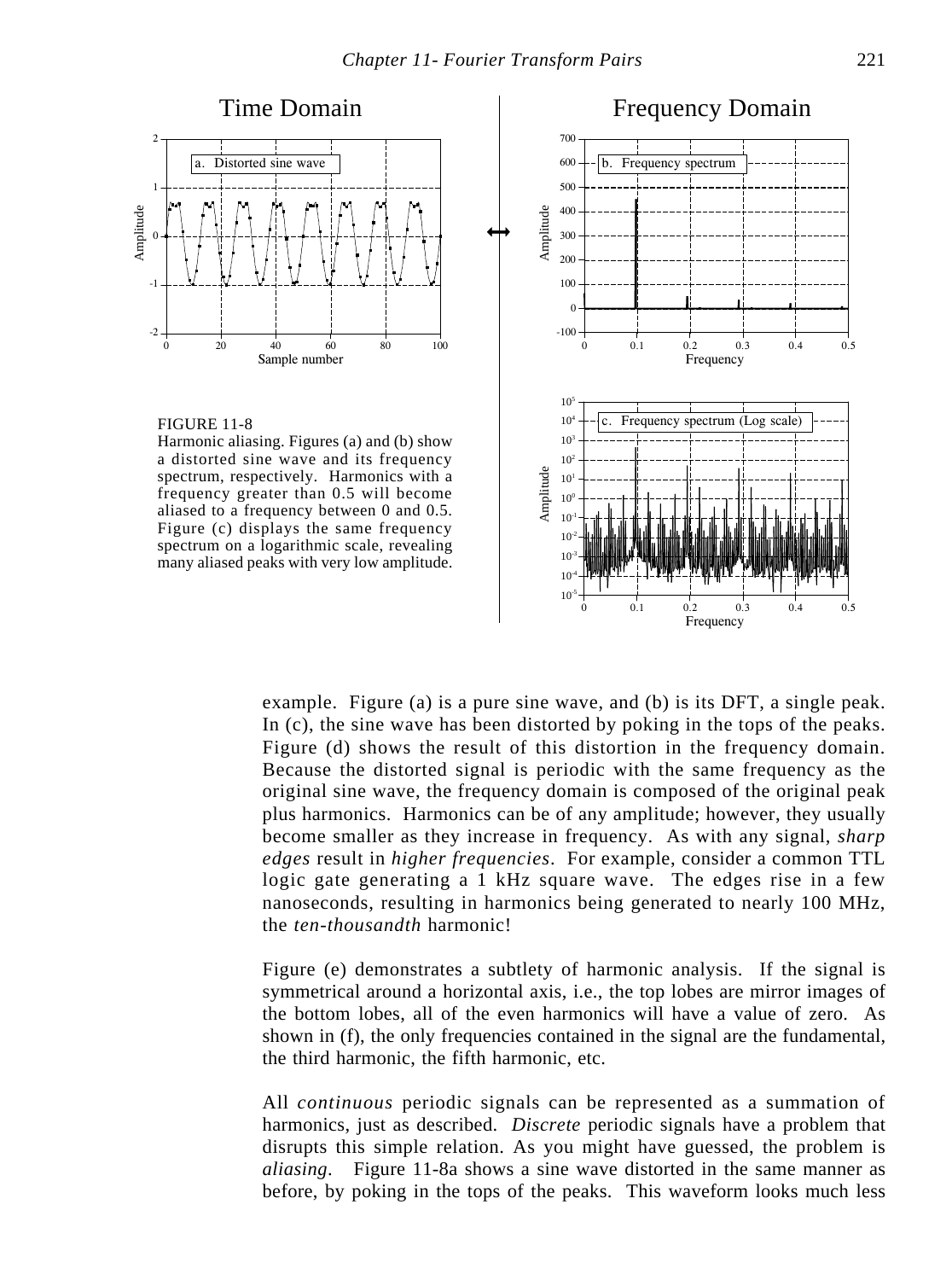regular and smooth than in the previous example because the sine wave is at a much higher frequency, resulting in fewer samples per cycle. Figure (b) shows the frequency spectrum of this signal. As you would expect, you can identify the fundamental and harmonics. This example shows that harmonics can extend to frequencies greater than 0.5 of the sampling frequency, and will be *aliased* to frequencies somewhere between 0 and 0.5. You don't notice them in (b) because their amplitudes are too low. Figure (c) shows the frequency spectrum plotted on a logarithmic scale to reveal these low amplitude aliased peaks. At first glance, this spectrum looks like random noise. It isn't; this is a result of the many harmonics overlapping as they are aliased.

It is important to understand that this example involves distorting a signal *after* it has been digitally represented. If this distortion occurred in an analog signal, you would remove the offending harmonics with an antialias filter *before* digitization. Harmonic aliasing is only a problem when nonlinear operations are performed directly on a discrete signal. Even then, the amplitude of these aliased harmonics is often low enough that they can be ignored.

The concept of harmonics is also useful for another reason: it explains why the DFT views the time and frequency domains as *periodic*. In the frequency domain, an *N* point DFT consists of *N*/2+1 equally spaced frequencies. You can view the frequencies *between* these samples as (1) having a value of zero, or (2) not existing. Either way they don't contribute to the synthesis of the time domain signal. In other words, a *discrete* frequency spectrum consists of *harmonics*, rather than a continuous range of frequencies. This requires the time domain to be periodic with a frequency equal to the lowest sinusoid in the frequency domain, i.e., the fundamental frequency. Neglecting the DC value, the lowest frequency represented in the frequency domain makes one complete cycle every *N* samples, resulting in the time domain being periodic with a period of *N*. In other words, if one domain is *discrete*, the other domain must be *periodic*, and vice versa. This holds for all four members of the Fourier transform family. Since the DFT views both domains as discrete, it must also view both domains as periodic. The samples in each domain represent harmonics of the periodicity of the opposite domain.

# **Chirp Signals**

Chirp signals are an ingenious way of handling a practical problem in echo location systems, such as radar and sonar. Figure 11-9 shows the frequency response of the chirp system. The magnitude has a constant value of one, while the phase is a parabola:

EQUATION 11-7<br>Phase of the chirp system. **Phase** of the chirp system. *Phase*  $X[k] = \alpha k + \beta k^2$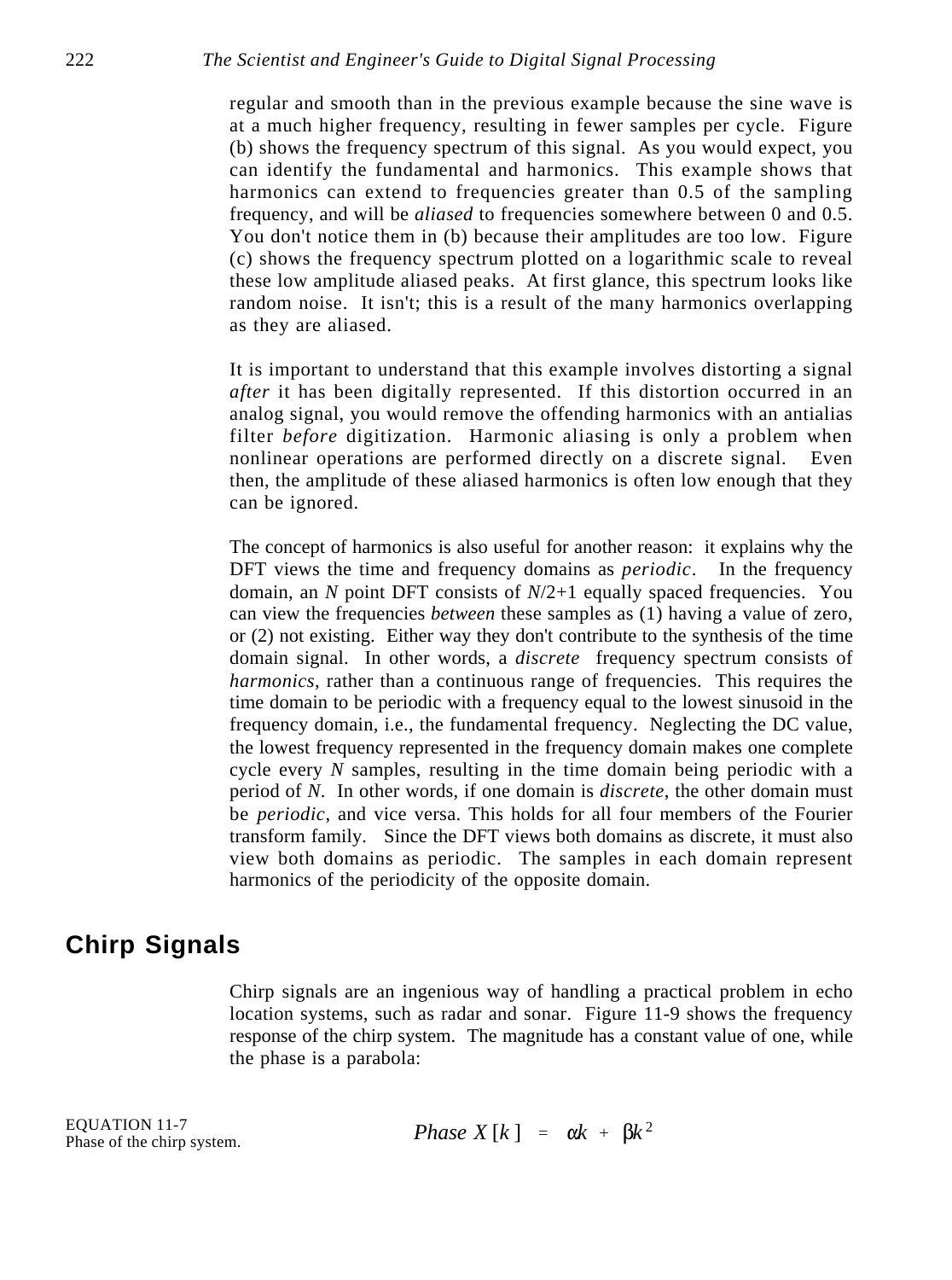



The parameter  $\alpha$  introduces a linear slope in the phase, that is, it simply shifts the impulse response left or right as desired. The parameter  $\beta$  controls the *curvature* of the phase. These two parameters must be chosen such that the phase at frequency 0.5 (i.e.  $k = N/2$ ) is a multiple of  $2\pi$ . Remember, whenever the phase is directly manipulated, frequency 0 and 0.5 must both have a phase of zero (or a multiple of  $2\pi$ , which is the same thing).

Figure 11-10 shows an impulse entering a chirp system, and the impulse response exiting the system. The impulse response is an oscillatory burst that starts at a low frequency and changes to a high frequency as time progresses. This is called a *chirp* signal for a very simple reason: it sounds like the chirp of a bird when played through a speaker.

The key feature of the chirp system is that it is completely *reversible*. If you run the chirp signal through an *antichirp* system, the signal is again made into an impulse. This requires the antichirp system to have a magnitude of one, and the *opposite* phase of the chirp system. As discussed in the last



FIGURE 11-10 The chirp system. The impulse response of a chirp system is a chirp signal.